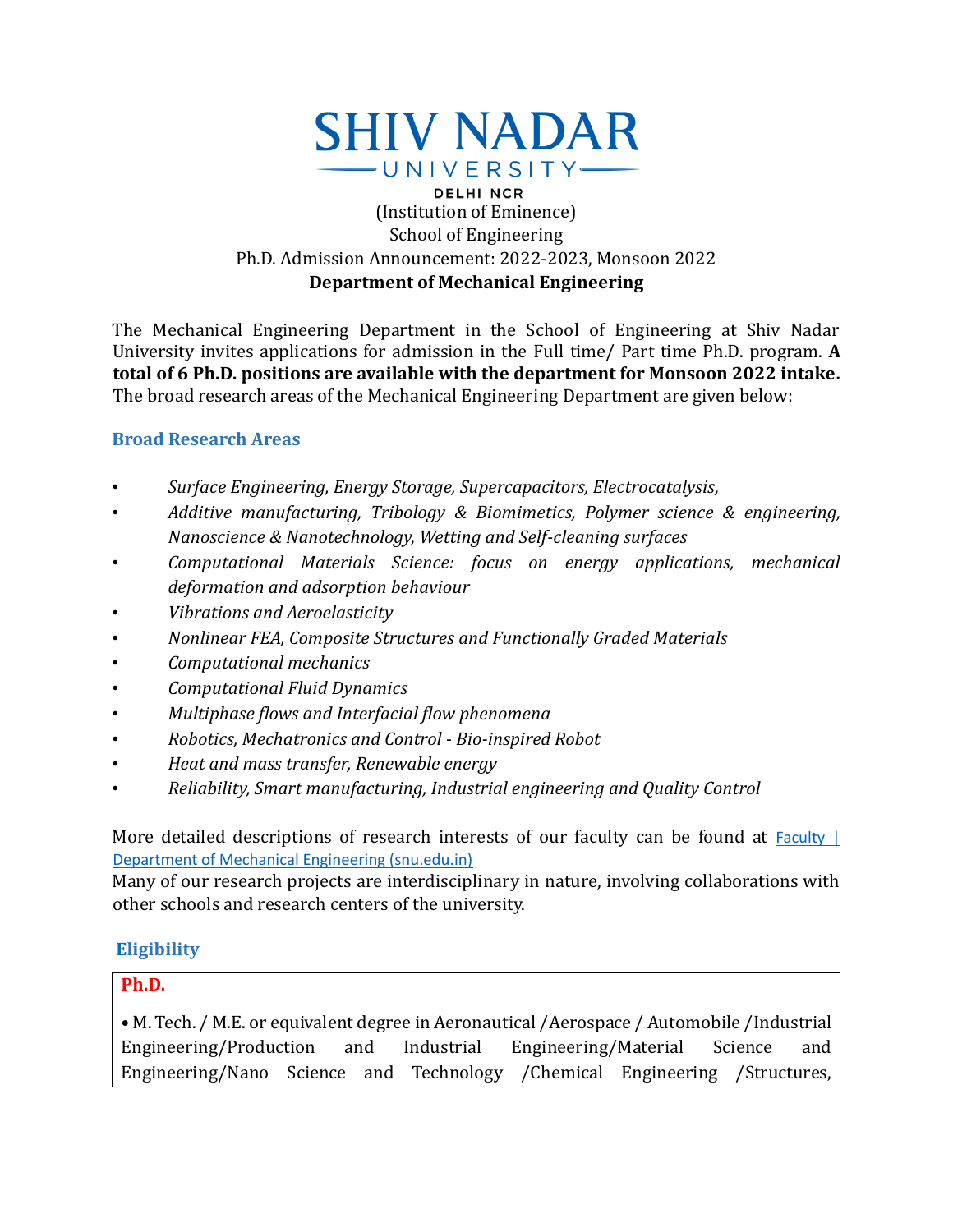Electronics/Robotics / relevant discipline **with a minimum of 60% marks or an equivalent grade point** from a recognized technical institute or university.

### **Direct B.Tech to Ph.D**

- Candidates should have a Bachelor's degree in Mechanical/Aerospace/ Production and Industrial Engineering/Material Science and Engineering/Nano Science and Technology or relevant Discipline. **with 8.0 or higher CGPA on 10-point scale**.
- **Valid GATE/NET score is mandatory** for applicants with B.Tech degree.
- Undergraduate students in their final semesters are also encouraged to apply

# **Selection Process**

The eligibility criteria mentioned above are minimum standards and applications not meeting the same will be summarily rejected. Short-listed candidates will be required to demonstrate their knowledge through a written test and interview, to be held in **July 2022**. Selections will be based on past academic performance, written examination and/or interview. Applicants with valid GATE/NET score are exempted from the written test. **Please note that not all candidate meeting the minimum eligibility criteria may be shortlisted.** The department reserves the rights to alter the eligibility requirements and course specifications as and when required.

Shortlisted candidates will be intimated well in advance for appearing in written tests and interview. The written tests and interview will be conducted at Shiv Nadar University (SNU) campus in Gautam Buddha Nagar District (near Greater Noida), U.P. (admission process may be held online due to travel restrictions enforced by government)

The shortlisting will be done based on application material received (including the academic qualification, statement of purpose and reference letters). **The shortlisted candidates will be entitled for re-imbursement of 3AC train fare (to and fro) against actual ticket for appearing in the selection process. For outstation candidates, accommodation in SNU campus may be arranged on payment basis.** Transport may also be arranged from few NCR metro stations.

# **Syllabus for Mechanical Engineering (MED)**

#### **ENGINEERING MATHEMATICS**

Linear Algebra, Calculus, Differential equations, Probability and Statistics, Numerical Methods

#### **MECHANICAL ENGINEERING**

Strength of Materials, Fluid Mechanics, Heat Transfer, Thermodynamics, IC Engines, Refrigeration and Air Conditioning, Theory of Machine, Machine Design, Turbomachines, Computer Integrated Manufacturing, Robotics, Operation Research, Production planning and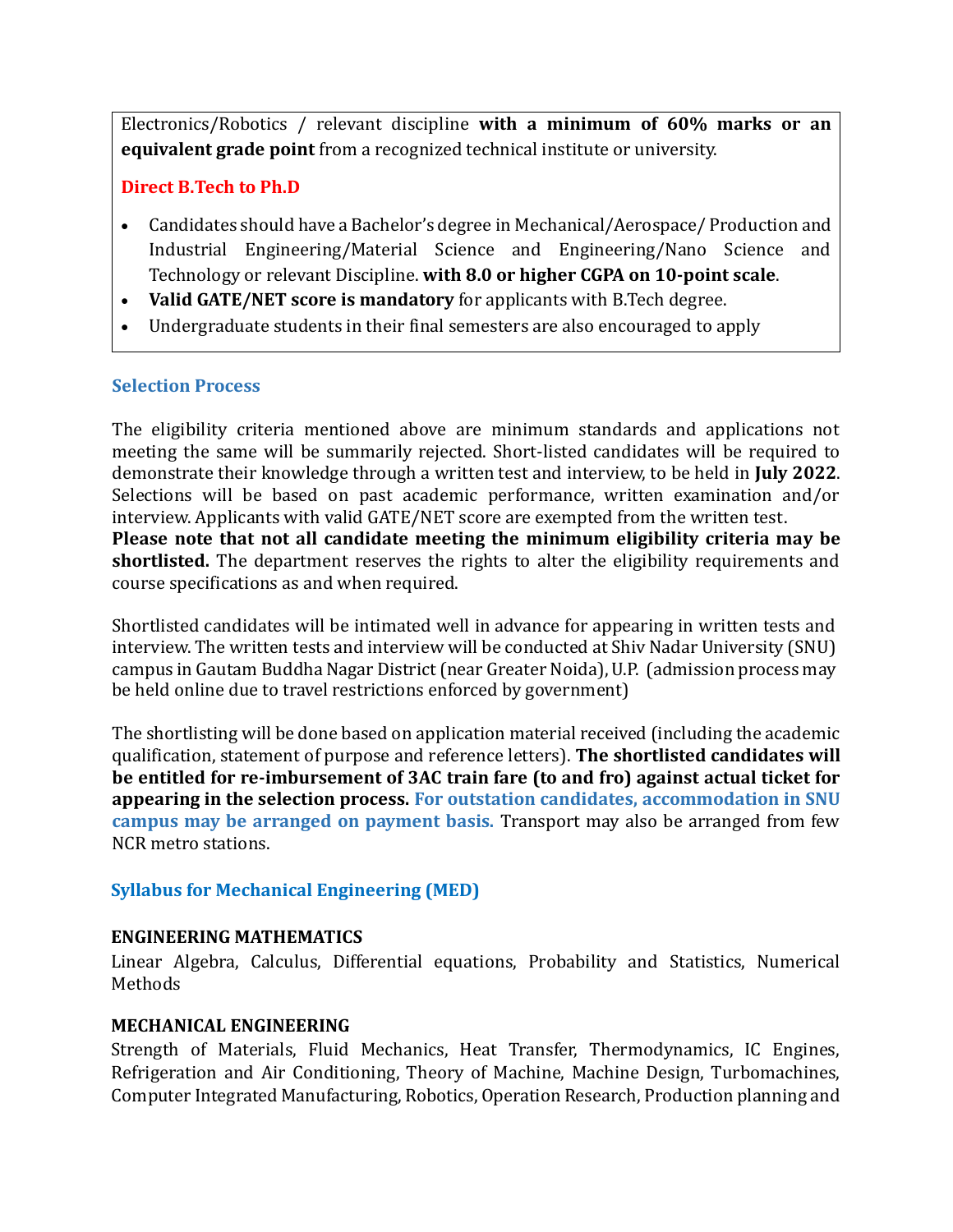Control, Engineering Materials, Surface Engineering and Tribology, Renewable energy technology, Production Technology.

### **Part-Time Phd Program Regulations**

Qualified candidates unable to attend SNU on a Full-Time basis may choose to pursue parttime Ph.D. program. SNU does not provide fellowship/assistantship to such candidates. The candidate can be self-sponsored or sponsored by other organizations.

**Eligibility criteria** for Part-Time Ph.D. candidate is same as that of full-time candidate. Additional criteria (Geographic limitations, minimum experience levels etc.) shall be imposed by the department. A part-time Ph.D. external (sponsored) candidate has to provide a no-objection certificate from his/her employer before admission.

#### **Residence Requirement**

Part-Time external candidates have to fulfill residence requirement of at least one semester in the University.

#### **Duration**

The minimum duration of part-time Ph.D. studies is 6 semesters (3 years). The maximum duration of the program cannot exceed 12 semesters (6 years). However, an extension of one year may be provided by the Dean of the school on case by case basis.

#### **Fees and Financial Assistance**

Detailed information about the fee structure and the nature of assistantships are available on the [website.](https://snu.edu.in/sites/default/files/Phd_Fee_Structure_2022.pdf)

All full-time Ph.D. students admitted into the program shall receive a doctoral award (teaching and research assistantship) consisting of tuition-fee waiver (as per department) and **a monthly stipend of ₹40,000 for the first two years, and ₹45,000 for the next three years,** subject to benchmarked performance. The continuation of the award is subject to satisfactory performance in the program evaluated continuously and compliance with all University regulations. Support will be available for deserving Ph.D. students to disseminate their work through conferences and publications. **Please note that students with CSIR, UGC, INSPIRE, ICMR fellowships shall receive 100% tuition fee waiver.**

#### **Application Instructions**:

All interested applicants should apply online by clicking on ["Apply Now"](https://applications.snu.edu.in/OnlineAppPG/public/application/Register/index) button. Please follow the instructions carefully.

• Fill all the mandatory fields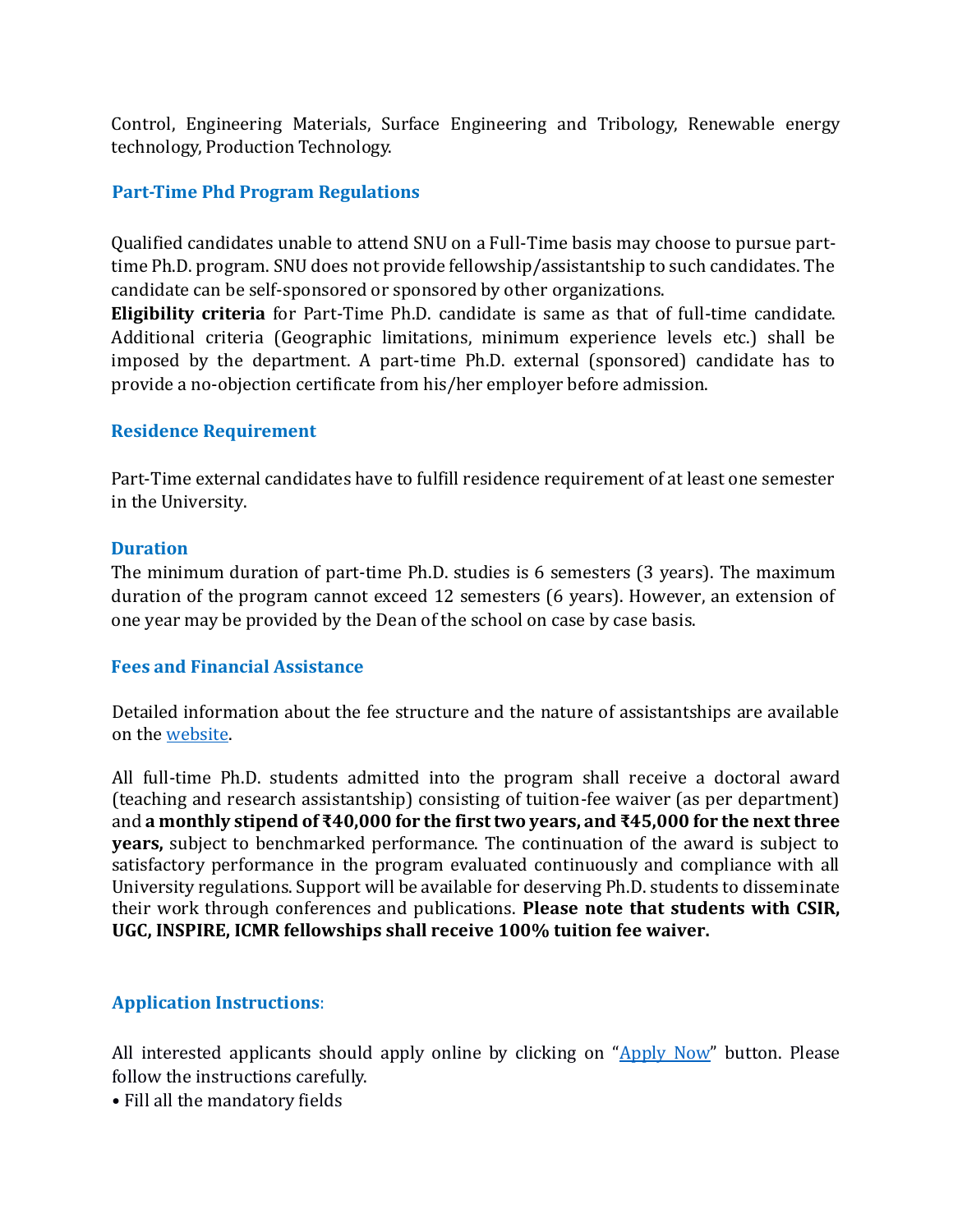### • **Online upload** the following documents:

- Passport size color photograph
- **Current CV**
- All Mark sheets/Degree Certificates (10th Standard onwards)
- Standardized Examination certificate- CSIR, UGC, GATE etc. (If applicable)
- Letter of recommendation
- **A Statement of Purpose**

• **Application Fees**: You will be required to pay a non-refundable application **fees of ₹ 1,200** (One Thousand Two Hundred Only). **The application fee may be paid online or a Demand Draft (in favor of "Shiv Nadar University" payable at NOIDA) may be sent to the under mentioned address.** No requests for refund of the application fee shall be entertained whether or not the candidates are called for written examination.

• After online submission, print the completed form and send by speed post at the address given below. **A reference letter** in support of your application will also be required.

• Following is the checklist of the documents (You may add additional documents if required)

- Completed form
- Standardized examination certificate- CSIR, UGC, GATE etc. (If applicable)
- At least one reference letter in support of application
- Demand Draft for application fee (If online-fee payment mode is not used)

**Please note that the application is not deemed complete until we receive all the prescribed documents and application fees**.

# **Important Dates**

| Last date for the receipt of completed application form & $\vert$ June 30 <sup>th</sup> , 2022<br>application fee           |                      |
|-----------------------------------------------------------------------------------------------------------------------------|----------------------|
| Call letter release to the shortlisted candidates (based on $\vert$ July 5 <sup>th</sup> , 2022<br>academic qualifications) |                      |
| <b>Written Tests and Interview</b>                                                                                          | July 13th-14th, 2022 |
| <b>Declaration of Results</b>                                                                                               | July 26th, 2022      |

Applications will be considered immediately upon receipt and shortlisted candidates will be notified by email well in advance so that they can plan their travel. **Hence, candidates are urged to apply as early as possible**. You will be contacted for further admission procedure in case you fulfill the admission criteria and get shortlisted for written test and interview.